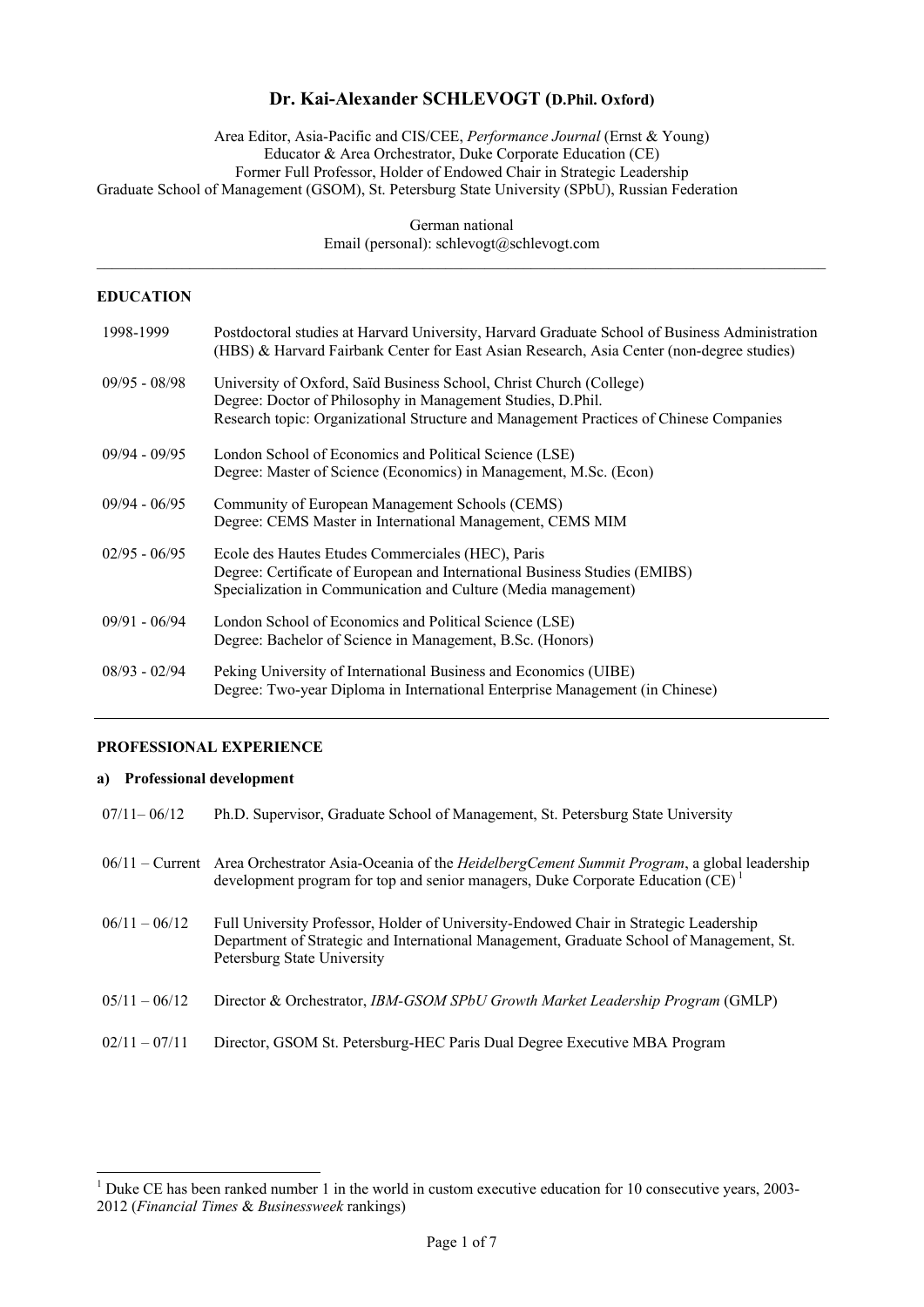| $02/11 - 05/11$   | Full University Professor of Strategic Leadership, Department of Strategic and International<br>Management, Graduate School of Management, St. Petersburg State University                                                                                                                                                                                                                                                                                                                                                             |
|-------------------|----------------------------------------------------------------------------------------------------------------------------------------------------------------------------------------------------------------------------------------------------------------------------------------------------------------------------------------------------------------------------------------------------------------------------------------------------------------------------------------------------------------------------------------|
|                   | 07/10 – Current Area Editor, Asia-Pacific and CIS/CEE & Member of the Editorial Board, Performance Journal<br>(global business journal of Ernst & Young) & Member of the Ernst & Young Global Business<br>Performance Thinktank (GBPT)                                                                                                                                                                                                                                                                                                 |
| $01/10 - 12/11$   | President, Global Center for Transformational Leadership                                                                                                                                                                                                                                                                                                                                                                                                                                                                               |
| $12/09 - 06/10$   | Area Editor, Asia-Pacific & Member of the Editorial Board, Performance Journal (global<br>business journal of Ernst & Young) & Member of the Ernst & Young Global Business<br>Performance Thinktank (GBPT)                                                                                                                                                                                                                                                                                                                             |
| $08/09 - 02/10$   | Columnist ("View from Abroad"), Euro (the largest monthly capital market magazine in<br>Germany)                                                                                                                                                                                                                                                                                                                                                                                                                                       |
| $04/08$ – Current | Columnist ("Prof. Kai on Strategic Leadership"), Jakarta Post (No. 1 English-language newspaper<br>in Indonesia) $-53$ columns published to date                                                                                                                                                                                                                                                                                                                                                                                       |
| $07/07 - 06/10$   | Associate Professor of Management Practice, National University of Singapore (NUS) Business<br>School, Department of Business Policy<br>Courses (selection): Asia-Pacific Advanced Management Program (APAMP), International<br>Management Strategies (BMU5013) (NUS-UCLA Executive Master of Business Administration<br>program)                                                                                                                                                                                                      |
|                   | 04/07 – Current Faculty (Educator & Orchestrator), Duke Corporate Education (CE)'s Global Learning Resource<br>Network (by invitation only). Program: Bosch Global Leadership Development Program,<br>HeidelbergCement Summit Program, ANZ Super Regional Leaders Program, Petronas Senior<br>Management Development Program.                                                                                                                                                                                                          |
| $02/07 - 03/08$   | Columnist ("Notes from Asia"), Manager Magazin.de (a leading German business magazine)                                                                                                                                                                                                                                                                                                                                                                                                                                                 |
| $11/06 - 03/08$   | Program Director, Nestlé Global Leadership Program (in association with London Business<br>School)                                                                                                                                                                                                                                                                                                                                                                                                                                     |
| $06/06 - 06/07$   | Visiting Associate Professor, National University of Singapore (NUS) Business School,<br>Department of Business Policy<br>Courses: Asia in the Global Economy (BMA5112) (Singapore MBA program), Business<br>Environment in Asia (BMC5004) (Shanghai APEX-Executive MBA program, taught in Chinese),<br>Corporate Strategy for the 21 <sup>st</sup> Century (BME5002) (English EMBA program), Global Strategic<br>Management (BMA5104) (Singapore MBA program), customized executive education (Panasonic<br>Asian Management Seminar) |
| $04/05 - 04/06$   | Fellow, McKinsey & Co. Global Institute (MGI), San Francisco and Shanghai, responsible for<br>developing and implementing a new Asian research agenda focused on economics, public policy<br>and management                                                                                                                                                                                                                                                                                                                            |
| $05/03 - 2006$    | PhD/DBA/MPhil Supervisor, Henley Management College, UK                                                                                                                                                                                                                                                                                                                                                                                                                                                                                |
| $09/02 - 2006$    | Visiting Professor (rank of Full Professor), Henley Management College, UK, teaching Executive<br>Development Program (EDP) and Full-time MBA Program                                                                                                                                                                                                                                                                                                                                                                                  |
| 12/01             | Country Representative of Academy of Management, International Division in Germany & China                                                                                                                                                                                                                                                                                                                                                                                                                                             |
| $07/01$ - Current | Founder, President & Managing Director of Schlevogt Business School, Germany. Teaching:<br>Strategic Management, Organizational Theory and Behavior, Economics, Macroeconomic<br>Principles, Innovation and Change Management, International Management                                                                                                                                                                                                                                                                                |
| $05/01 - 12/03$   | Member of the Editorial Board, Asia Pacific Journal of Management (official journal of the Asia<br>Academy of Management)                                                                                                                                                                                                                                                                                                                                                                                                              |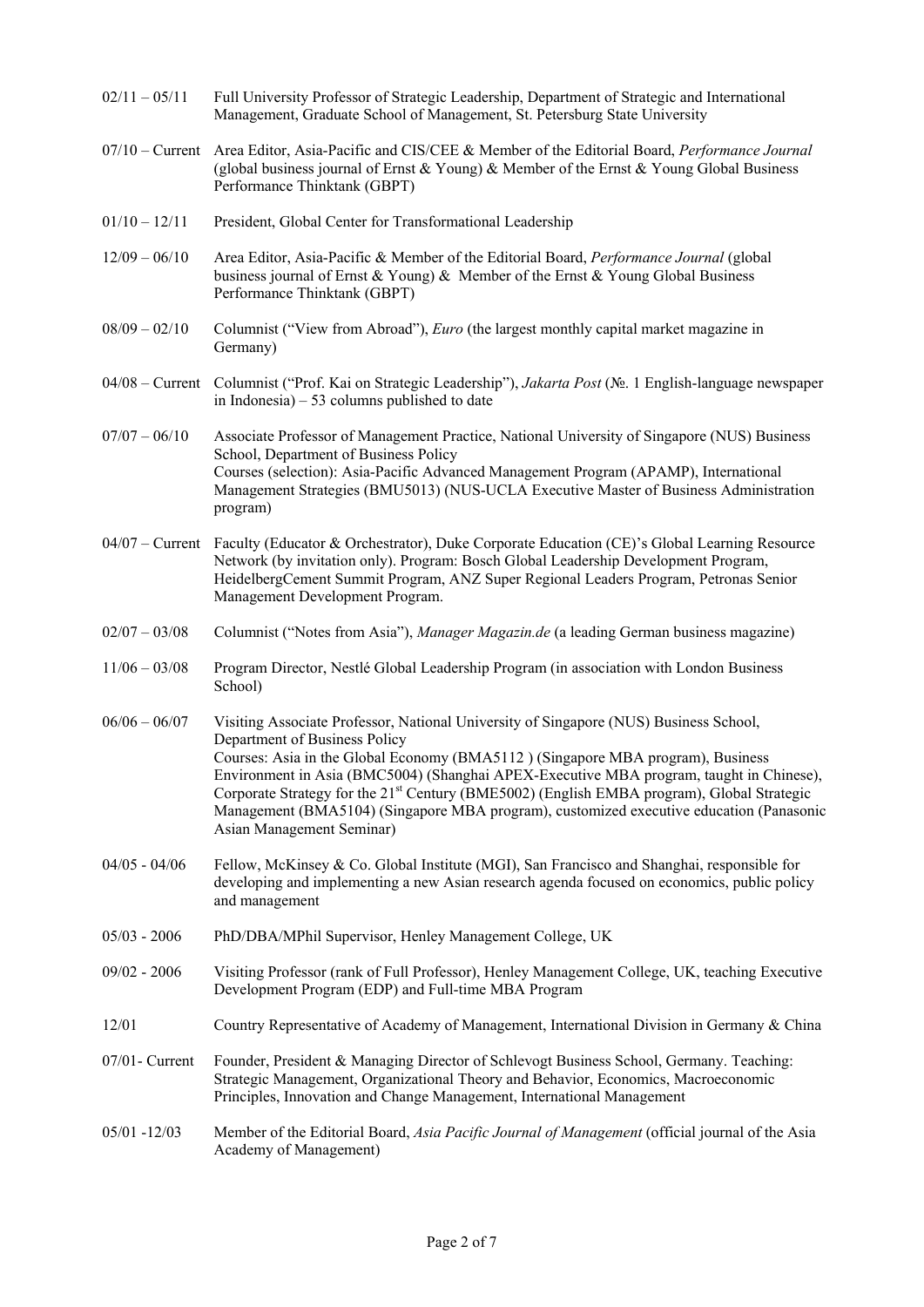| $06/00 - 05/01$ | Senior Lecturer, Australian Graduate School of Management (AGSM), University of New South<br>Wales and University of Sydney<br>Courses: Strategic Management (MNGT0481) (MBA) and International Business Management<br>(MNGT4673) (Hong Kong MBA)                                                                                                                                                                                                                                                                                                                                                                                                                                                                                                                                                                                                                                                                                                                                                                    |
|-----------------|----------------------------------------------------------------------------------------------------------------------------------------------------------------------------------------------------------------------------------------------------------------------------------------------------------------------------------------------------------------------------------------------------------------------------------------------------------------------------------------------------------------------------------------------------------------------------------------------------------------------------------------------------------------------------------------------------------------------------------------------------------------------------------------------------------------------------------------------------------------------------------------------------------------------------------------------------------------------------------------------------------------------|
| 2000            | Visiting Faculty, European Junior Management Program, Beijing, China                                                                                                                                                                                                                                                                                                                                                                                                                                                                                                                                                                                                                                                                                                                                                                                                                                                                                                                                                 |
| 12/99           | Senior Consultant, China Marketing (Journal)                                                                                                                                                                                                                                                                                                                                                                                                                                                                                                                                                                                                                                                                                                                                                                                                                                                                                                                                                                         |
| 11/99           | National Correspondent for China, European Group for Organizational Studies (EGOS)                                                                                                                                                                                                                                                                                                                                                                                                                                                                                                                                                                                                                                                                                                                                                                                                                                                                                                                                   |
| $08/99 - 2001$  | Senior Research Fellow (rank of Full Professor according to Chinese Academy of Science<br>system), Guanghua School of Management, Peking University, China                                                                                                                                                                                                                                                                                                                                                                                                                                                                                                                                                                                                                                                                                                                                                                                                                                                           |
| $08/99 - 2001$  | Associate Professor (distinguished professor,特聘教授), Guanghua School of Management,<br>Peking University, China<br>Courses: Strategic Management and International Business (MBA/EMBA, in Mandarin/English)<br>& Research Supervisor                                                                                                                                                                                                                                                                                                                                                                                                                                                                                                                                                                                                                                                                                                                                                                                  |
| $1999 - 2006$   | Visiting Faculty, National University of Singapore (NUS)<br>Courses: International Management (APEX-Executive MBA); Strategic human resource<br>management in Asia (seminar)                                                                                                                                                                                                                                                                                                                                                                                                                                                                                                                                                                                                                                                                                                                                                                                                                                         |
| $10/98 - 11/99$ | Associate, Harvard University, Asia Center, Harvard Fairbank Center for East Asian Research,<br>teaching (executive) seminar for managers and students at Harvard                                                                                                                                                                                                                                                                                                                                                                                                                                                                                                                                                                                                                                                                                                                                                                                                                                                    |
| 10/98 - 11/99   | Visiting Scholar, Harvard University, Graduate School of Business Administration (HBS),<br>collaborative research with HBS professor and teaching (executive) seminar for managers and<br>students at Harvard                                                                                                                                                                                                                                                                                                                                                                                                                                                                                                                                                                                                                                                                                                                                                                                                        |
| $12/96 - 04/98$ | Associate, McKinsey & Company Inc., Greater China Office, Shanghai Office (GCO/SHO).<br>Consulting experience:<br>Advising the Malaysian Prime Minister on the development and implementation of "flagship"<br>1.<br>applications for the Multimedia Super Corridor, such as Electronic Government and Smart<br>Cards.<br>Helping a major Chinese insurance group to develop growth aspirations for the next 10 years<br>2.<br>and business segment strategies.<br>Developing a South-East Asia alliance and acquisition strategy for a large multinational<br>3.<br>construction material corporation.<br>Advising the CEO of a large Chinese industrial conglomerate on the feasibility and growth<br>4.<br>strategy for becoming a Fortune 500 company.<br>Developing best-practice human resource strategies for growing China General Managers<br>5.<br>based on survey, and presenting the findings to a wide business audience in China.<br>Leading the Shanghai Office Community Relations Initiative.<br>6. |
| $10/90 - 12/92$ | Country Manager (Chief Representative) of Colonia-Victoire Insurance (now: AXA-Colonia) in<br>the Soviet Union/CIS (Moscow). Responsibilities:<br>Consulting and supporting Russian cooperation partner "Rossiya Insurance" in the fields of<br>1.<br>controlling, accounting, marketing, sales, public relations.<br>Managing representative office, preparing joint-venture with Russian partner, and developing<br>2.<br>new businesses and products in the CIS.<br>Conducting first representative market research (1.500 interviews) in the Russian private<br>3.<br>client insurance market (see Financial Times World Insurance Report 2/93).                                                                                                                                                                                                                                                                                                                                                                 |
| $10/90 - 12/92$ | Representative of Association of German Insurers in the Soviet Union/CIS (Moscow), advising<br>the Russian government on insurance legislation                                                                                                                                                                                                                                                                                                                                                                                                                                                                                                                                                                                                                                                                                                                                                                                                                                                                       |
| $10/91 - 12/92$ | Member of the "Council of the German Economy" in Moscow, banking and insurance section                                                                                                                                                                                                                                                                                                                                                                                                                                                                                                                                                                                                                                                                                                                                                                                                                                                                                                                               |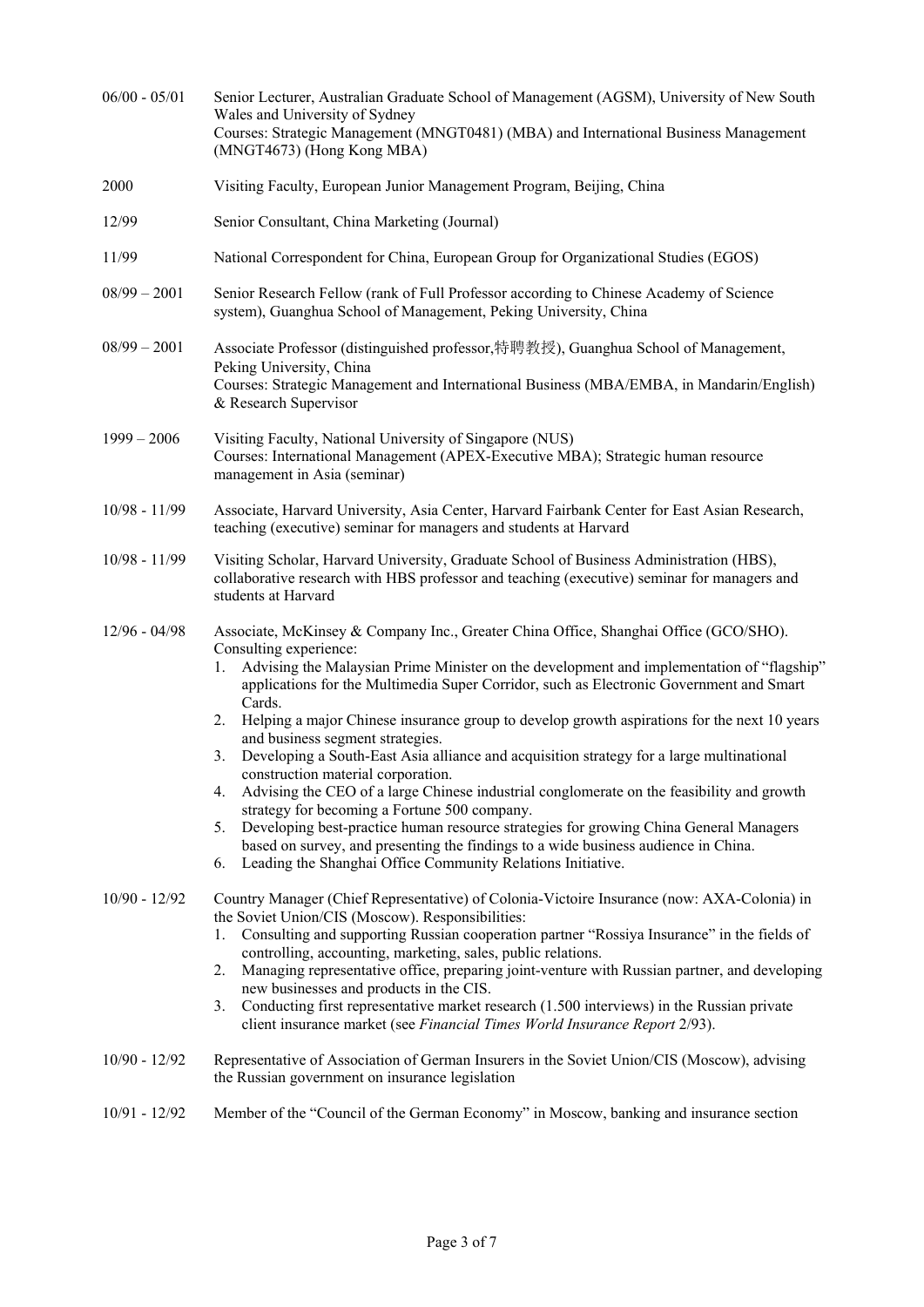# **b) Professional training/certification**

| 06/11           | The Myers-Briggs Type Indicator® Certification Program<br>Title: Certified Practitioner of the MBTI <sup>®</sup> Step I <sup>™</sup> and Step II™ Instruments<br>by Isabel Briggs Myers) | The Center for Applications of Psychological Type (CAPT), Gainesville, Florida, USA (founded |
|-----------------|------------------------------------------------------------------------------------------------------------------------------------------------------------------------------------------|----------------------------------------------------------------------------------------------|
| 03/97           | McKinsey Consulting Skills Training, Sydney, Australia                                                                                                                                   |                                                                                              |
| $08/97 - 09/97$ | McKinsey Master of Business Administration (Mini-MBA), Vevey, Switzerland                                                                                                                |                                                                                              |
| $10/90 - 01/91$ | Individual training in theory and practice in selected industrial and private insurance lines,<br>controlling, and marketing, organized by Colonia Insurance                             |                                                                                              |
| c) Internships  |                                                                                                                                                                                          |                                                                                              |
| $06/90 - 09/90$ | German-Russian joint-venture "Delphin"<br>(Focus: Strategic management)                                                                                                                  | Moscow, Leningrad, Odessa, Lvov                                                              |
|                 |                                                                                                                                                                                          |                                                                                              |
| $06/89 - 08/89$ | Association of Spanish Insurers<br>(Focus: Strategic management)                                                                                                                         | Madrid, Barcelona                                                                            |

# **LANGUAGES**

# **a) Types**

| 1. English (fluent)<br>2. French (fluent)<br>3. Chinese (fluent)<br>4. Russian (fluent)<br>5. Spanish (working knowledge)<br>6. Arabic (formerly working knowledge)<br>7. Japanese (formerly working knowledge)<br>8. German (mother tongue) |          |                    |
|----------------------------------------------------------------------------------------------------------------------------------------------------------------------------------------------------------------------------------------------|----------|--------------------|
| b) Certificates                                                                                                                                                                                                                              |          |                    |
| 1. Certificate of Japanese Proficiency<br>Third Level<br>The Japan Foundation, Tokyo                                                                                                                                                         | 04/12/94 | Written/oral exams |
| 2. Certificate of Arabic Proficiency<br>Advanced<br>The American Council of Language Testing, Cairo                                                                                                                                          | 26/05/94 | Oral exam          |
| 3. Certificate of Chinese Proficiency<br>Intermediate Stage<br>State Council on Language Testing<br>Beijing Institute of Foreign Languages, Beijing                                                                                          | 10/02/94 | Written/oral exams |
| 4. Certificate of Russian for Commerce<br>Russian Chamber of Industry and Commerce, Moscow                                                                                                                                                   | 07/09/90 | Written/oral exams |
| 5. Certificate of Spanish for Commerce<br>Spanish Chamber of Industry and Commerce, Madrid                                                                                                                                                   | 24/07/89 | Written/oral exams |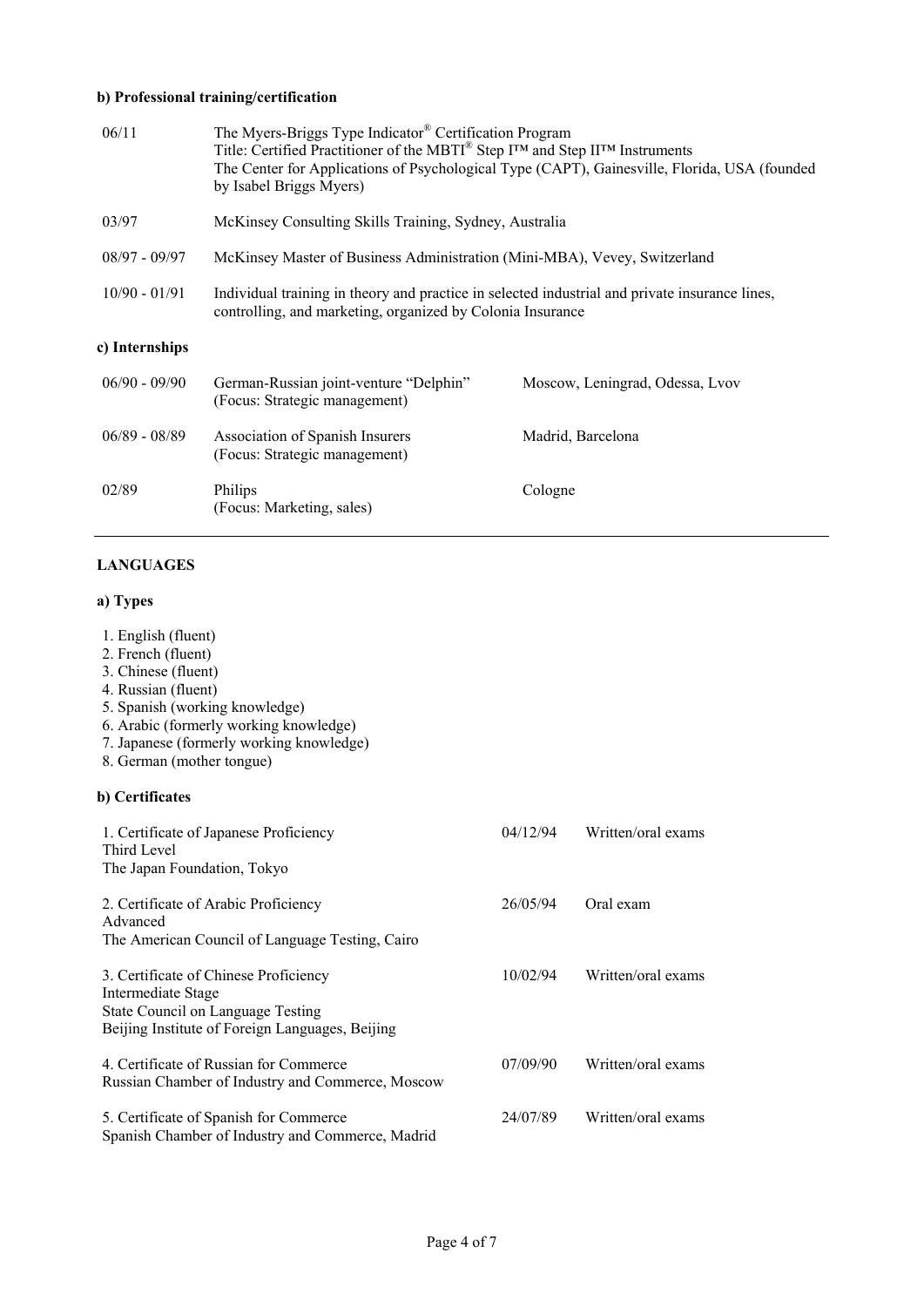| 6. Eurocert-Certificate<br>Educational Testing Service (ETS) & National Institute for<br>Educational Measurement (CITO)<br>The Eurocert English Proficiency Certification Program<br>Arnhem/Netherlands<br>a) Test of English as a Foreign Language (TOEFL)<br>(667/669 points) - Certified with Honors<br>b) Test of English as a Written Language (TWE)<br>$(5.5/6.0 \text{ points})$<br>c) Test of English as a Spoken Language (TSE)<br>$(240/300 \text{ points})$ | 28/10/89 | Written/oral exams |
|------------------------------------------------------------------------------------------------------------------------------------------------------------------------------------------------------------------------------------------------------------------------------------------------------------------------------------------------------------------------------------------------------------------------------------------------------------------------|----------|--------------------|
| 7. Certificate of English for Commerce<br>Higher Stage/Third Level<br>British Chamber of Industry and Commerce, London                                                                                                                                                                                                                                                                                                                                                 | 28/11/89 | Written/oral exams |
| 8. Certificate of French for Commerce<br>French Chamber of Industry and Commerce, Paris                                                                                                                                                                                                                                                                                                                                                                                | 27/12/89 | Written/oral exams |

# **NOTABLE RESEARCH GRANTS**

| 2011        | Research grant from Ernst & Young: Strategic Leadership in Emerging Markets                                          |
|-------------|----------------------------------------------------------------------------------------------------------------------|
| 07/96-08/98 | Won ESRC Research Scholarship in National Competition<br>Economic and Social Research Council (ESRC), United Kingdom |

#### **OTHER NOTABLE AWARDS AND HONORS**

- 01/08 Featured as "Global Thinker on Global Business" in the *Effective Executive* magazine
- 10/03 Current Inclusion in the German Who's Who ("Wer ist Wer? Das Deutsche Who's Who), XLII. Edition, 2003/2004; XLIII. Edition, 2004/2005 and subsequent editions
- $01/03$  Current Inclusion in the "Who's Who in the World",  $20<sup>th</sup>$  and subsequent editions

#### **CONFERENCE CHAIRS**

- 12/00 Second Asia Academy of Management Conference. Conference theme: Managing in Asia Challenges and opportunities in the new millennium. Chair, Session: Challenges & Key Issues in Managing in the PRC, December 15-17, Singapore
- 07/99 Sixth Annual International Conference on Advances in Management (ICAM), Chair, International Management Track, July 7-10, 1999, Baton Rouge, Louisiana, USA

#### **MEMBERSHIP IN PROFESSIONAL ORGANIZATIONS AND SOCIETIES**

| 2000             | Asia Academy of Management                                                                                           |
|------------------|----------------------------------------------------------------------------------------------------------------------|
| 1999 - Current   | Academy of International Business, also Member of Organization and Business Policy divisions                         |
| $1998 -$ Current | Academy of Management, also Member in the Organization & Management Theory and<br>International Management divisions |
|                  | 1998 – Current Oxford University Society (incorporating the Oxford Society)                                          |
|                  | 1998 – Current Oxford Business Alumni (OBA)                                                                          |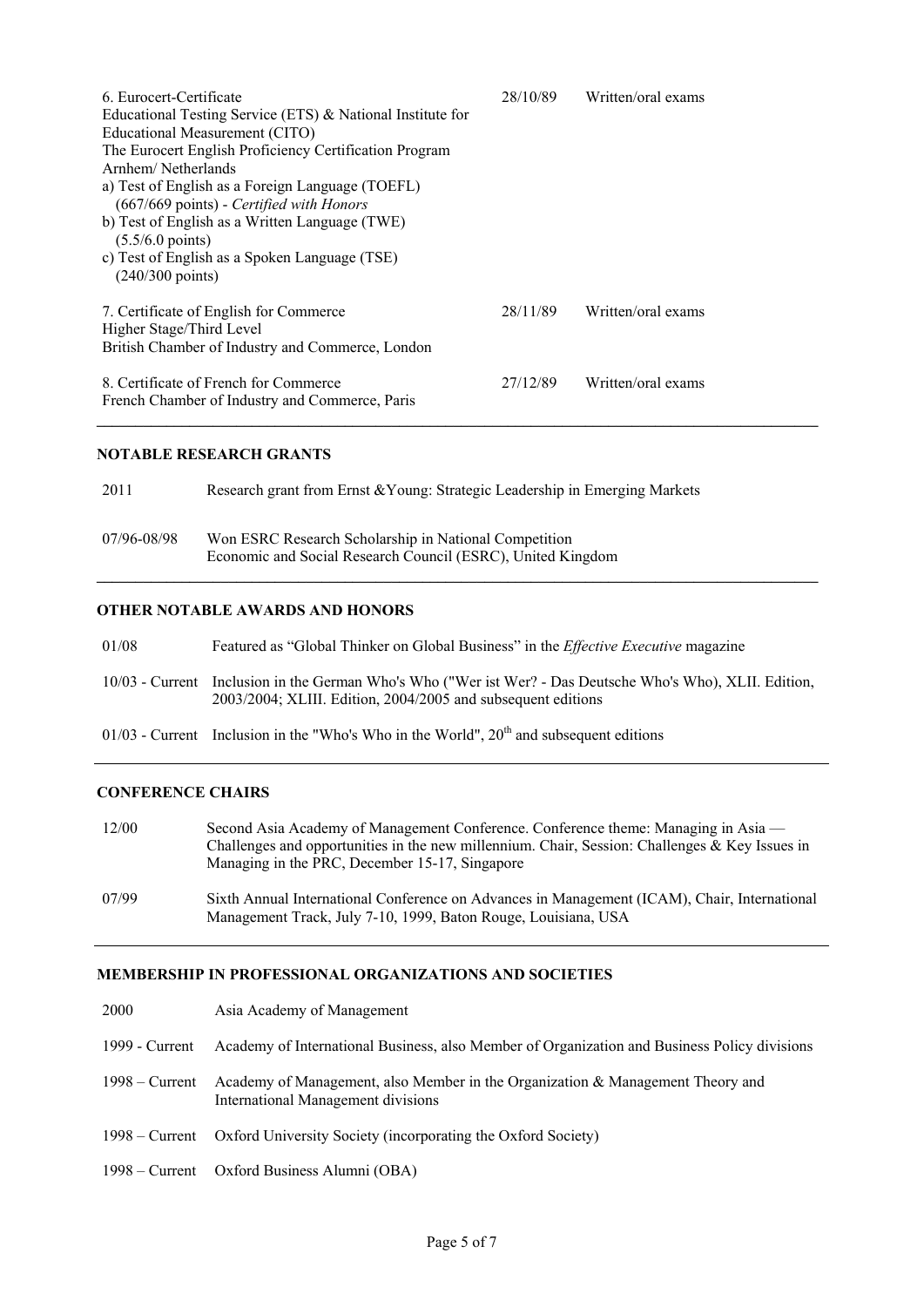|                  | 1998 – Current Christ Church Association (Oxford)                                                                                                                          |
|------------------|----------------------------------------------------------------------------------------------------------------------------------------------------------------------------|
|                  | 1998 – Current McKinsey Alumni Organization                                                                                                                                |
|                  | 1995 – Current Oxford Union Society                                                                                                                                        |
| $1995 -$ Current | Association du Groupe HEC (Association des Anciens Elèves de l'Ecole des Hautes Etudes<br>Commerciales), also Member of the Consulting and International Affairs divisions |
|                  | 1995 – Current Community of European Management Schools (CEMS) Alumni Organization                                                                                         |
|                  | 1994 – Current London School of Economics and Political Science (LSE) Alumni Organization                                                                                  |
|                  | 1994 – Current Convocation of the University of London                                                                                                                     |

## **REVIEWER**

- 1. Academy of Management Executive
- 2. Thunderbird International Business Review
- 3. British Journal of Management
- 4. Asia Pacific Journal of Management
- 5. Journal of International Business Studies
- 6. Second Asia Academy of Management Conference

## **COMMUNITY INVOLVEMENT/OTHER ACTIVITIES**

- 02/96 06/96 Founder and Captain of Oxford University Christ Church All Graduate First VIII (rowing)
- 09/94 09/96 Elected Chairman of Media Societies at London School of Economics and Oxford University
- 1985 1990 Tennis as competitive sport (Top 200 German Junior Ranking, #11 North Rhine-Westphalia State Ranking in 1989)

### **PERSONAL INTERESTS**

- a) Playing the piano
- b) Reading classical literature
- c) Tennis

#### **MAJOR PUBLICATIONS (BOOKS ONLY)**

- 1. *Brave New Saw Wave World: Emerging and submerging Asia in the Global Environment.* 2011. Pearson/FT Press. ISBN: 978-81-317-5403-0.
- 2. *The Innovation Honeymoon: Leveraging the imagination of newcomers to achieve quantum leaps in performance*. Pearson Prentice Hall. 2010. ISBN: 978-981-06-8183-8. Translated into Persian.
- 3. *Notizen aus Asien: Die beliebte Manager Magazin-Kolumne* (Notes from Asia: The popular Manager Magazin column; in German). 2009. Berlin: Pro Business. Hardcover ISBN: 978-3-86805-473-6 / Paperback ISBN: 978- 3-86805-472-9.
- 4. *The Art of Chinese Management: Theory, Evidence and Applications*. 2002. New York: Oxford University Press. ISBN 0-19-513644-6.
- 5. *Inside Chinese Organizations: An Empirical Study of Business Practices in China*. 1999. Parkland, FL: Dissertation Publisher. ISBN: 1-58112-045-1.